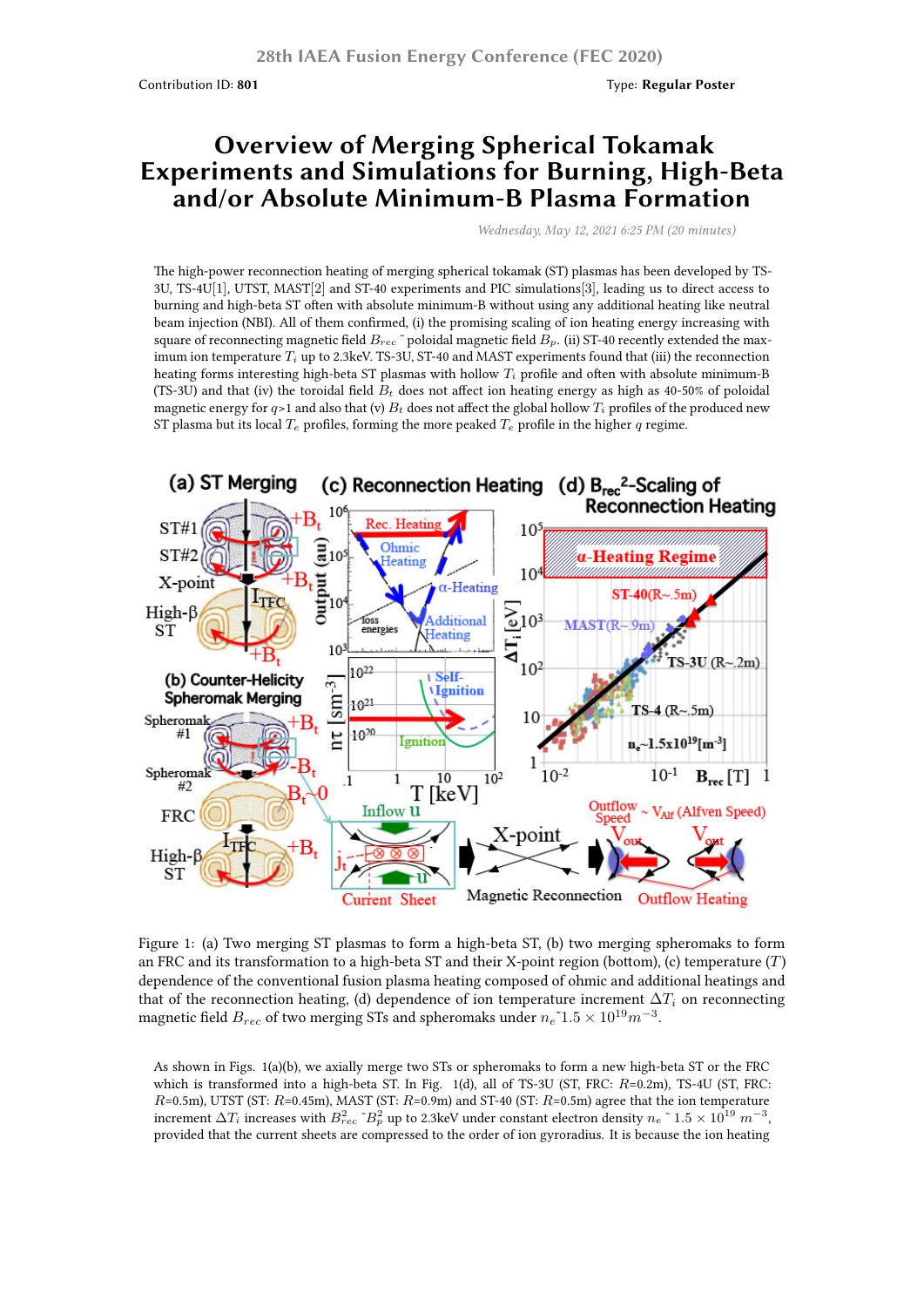does not depend on plasma size but on the reconnection outflow whose speed is the order of poloidal Alfven speed  $V_{Aif}$  =  $B_{rec}$  / $\sqrt{\mu_0 m_i n_i}$  ). As shown in Fig. 1(c), this heating scheme with no temperature dependence enables us to realize the burning ion temperature (red line) over 5-10keV without using any additional heating, in sharp contrast with the conventional ohmic heating scenario with additional heating (blue line). TS-3U and MRX found that the reconnection converts about half of poloidal magnetic energy of the merging STs mainly to ion thermal energy of the new ST. This heating enables us to increase *T<sup>i</sup>* to the optimized value in Lawson diagram of Fig. 1(c), keeping *nτ* roughly constant or larger.



Figure 2: Radial profiles of (a) ion temperature  $T_i$ , (b) radial velocity  $V_r$ , (c) electron density  $n_e$  and (d) absolute value of magnetic field  $|B|$ , during  $(t=30\mu s)$  and after  $(t=40\mu s)$  ST merging in TS-3U. Radial profiles of (e) *q* value and toroidal current density  $j_t$  in TS-3U, (f) ion thermal pressure  $U_i$  for  $B_t$ =0.4T, 0.8T in MAST[2], (g) ion temperature  $T_i$  in ST-40, (h) R-Z contour of  $T_i$  in PIC simulation after the new STs are produced by merging STs.

Then the next important question arises as to what type of ST plasma this reconnection heating produces. Figures 2(a)-(d) show radial profiles of  $T_i$ , radial velocity  $V_r$  measured by Doppler probe,  $n_e$  by electrostatic probe and absolute value of magnetic field  $|B|$  by magnetic probe at  $t=30\mu s$  (during reconnection) and at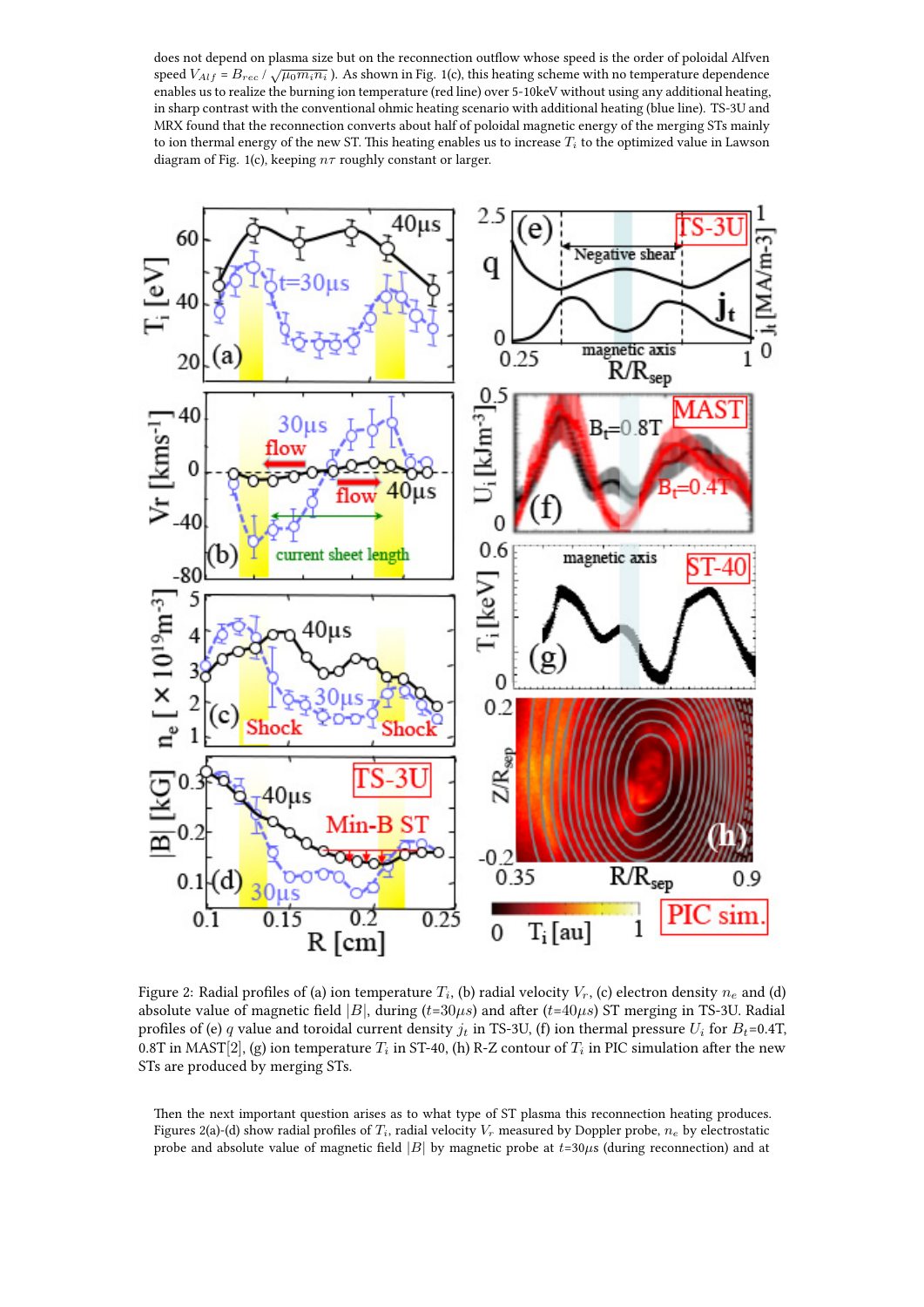$t=40\mu s$  (after merging) when we merge two ST plasmas with  $B_t/B_p$ <sup> $\sim$ </sup>5 in TS-3U. We can confirm that the bi-directional reconnection outflow  $V_r^2$ 40km/s almost equal to 70% of poloidal Alfven speed dumps at the two "shock-like" downstream positions ( $R=0.14$  and 0.21 m) where all of  $T_i$ ,  $n_e$  and  $|B|$  peak. Similar hollow profiles of  $T_i$  were observed both in MAST and ST-40, indicating that the common ion heating mechanism validates the  $B^2_{rec}$ -scaling in those merging experiments in Japan and UK. It is noted that the hollow profiles of *T<sup>i</sup>* and *|B|* are maintained in the new STs after the merging is over. Especially, *|B|* is minimized at around magnetic axis, indicating absolute minimum-B formation.

In present merging experiments, only TS-3U and TS-4U can measure internal magnetic field profile of absolute minimum-B configuration but MAST and ST-40 can measure similar double-peaked or hollow profiles of *T<sup>i</sup>* and ion pressure  $U_i$ . Figures 2(e)-(g) show radial profiles of *q*-value and toroidal current density  $j_t$  in TS-3U and *U<sup>i</sup>* in MAST and *T<sup>i</sup>* in ST-40 measured by Doppler spectroscopy. The produced new high-beta ST has the double peaked *U<sup>i</sup>* or *Ti*, indicating its hollow thermal pressure profile of high-beta ST.

The recent PIC simulation of merging ST and spheromaks also confirmed the  $B^2_{rec}$ -scaling of reconnection (ion) heating and revealed that the 2D contour of  $T_i$  has ring-type high  $T_i$  region just when the merging is completed, as shown in Fig. 2(h). This fact indicates the double peaked  $T_i$  profiles in Figs. 2(a)(f)(g) are due to the ring-type high  $T_i$  area. All of those experiments and PIC simulation agree that the merging STs are transformed to the new high-beta ST with hollow and/or double peaked pressure profile. The reconnection proceeds from the outer flux surface to the core flux and the outflow speed of reconnection peaks in the middle of merging. It is probably the reason why *T<sup>i</sup>* becomes hollow in the produced ST configuration.



Figure 3: 2D contours of  $|B|$  (and poloidal flux  $\Psi$ ) of the ST plasmas produced by type (b) merging in Fig. 1 for four different *q*-values and that of low-beta ST without merging.

This hollow pressure profile is found to be connected with the absolute minimum-B configuration. Figure 3 shows 2D contours of  $|B|$  (and poloidal flux) of STs for four different  $B_t$ , which are formed by type (b) merging in Fig. 1 together with that of low-beta ST without reconnection heating. While an FRC also has absolute minimum-B areas both at magnetic axis and at geometric axis, the high-beta ST has wider absolute minimum-B area at around magnetic axis due to strong  $B_t$  around small  $R$  area.

The series of merging experiments and PIC simulations confirmed the *B* 2 *rec*-scaling of reconnection heating up to 2.3keV and formation of the double-peaked or hollow  $T_i$  and thermal pressure profiles sometimes with absolute minimum-B profile after the merging is over. Our Balloo code analysis indicates the absolute minimum-B is connected with the second-stable ST for ballooning instability. The reconnection heating is unique, cost-effective and useful to heat fusion plasmas directly to the alpha-heating region, to the optimized *T<sup>i</sup>* area in Lawson diagram without using any additional heating.

- [1] Y. Ono et al., Nucl. Fusion 59, (2019), 076025.
- [2] H. Tanabe et al., Nucl. Fus. 57, (2017), 056037.
- [3] R. Horiuchi et al., Phys. Plasma 26, (2019), 092101.

## **Affiliation**

University of Tokyo

## **Country or International Organization**

Japan